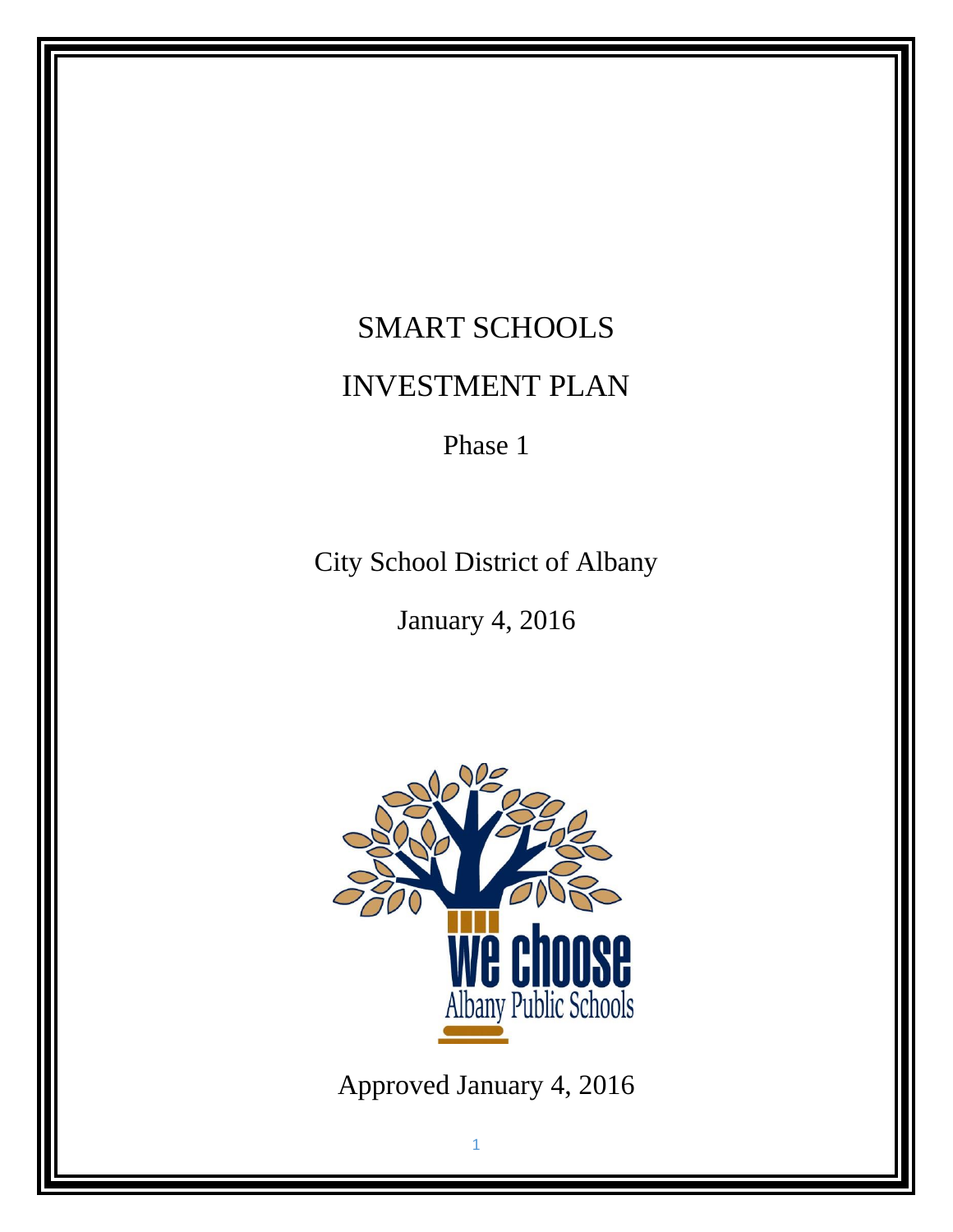## Table of Contents

| <b>Smart Schools Investment Plan Overview</b>         | Page 3  |
|-------------------------------------------------------|---------|
| School Connectivity (Broadband and Wireless)          | Page 4  |
| Classroom Learning Technology (Equipment and Devices) | Page 7  |
| <b>Installation of High-Tech Security Features</b>    | Page 10 |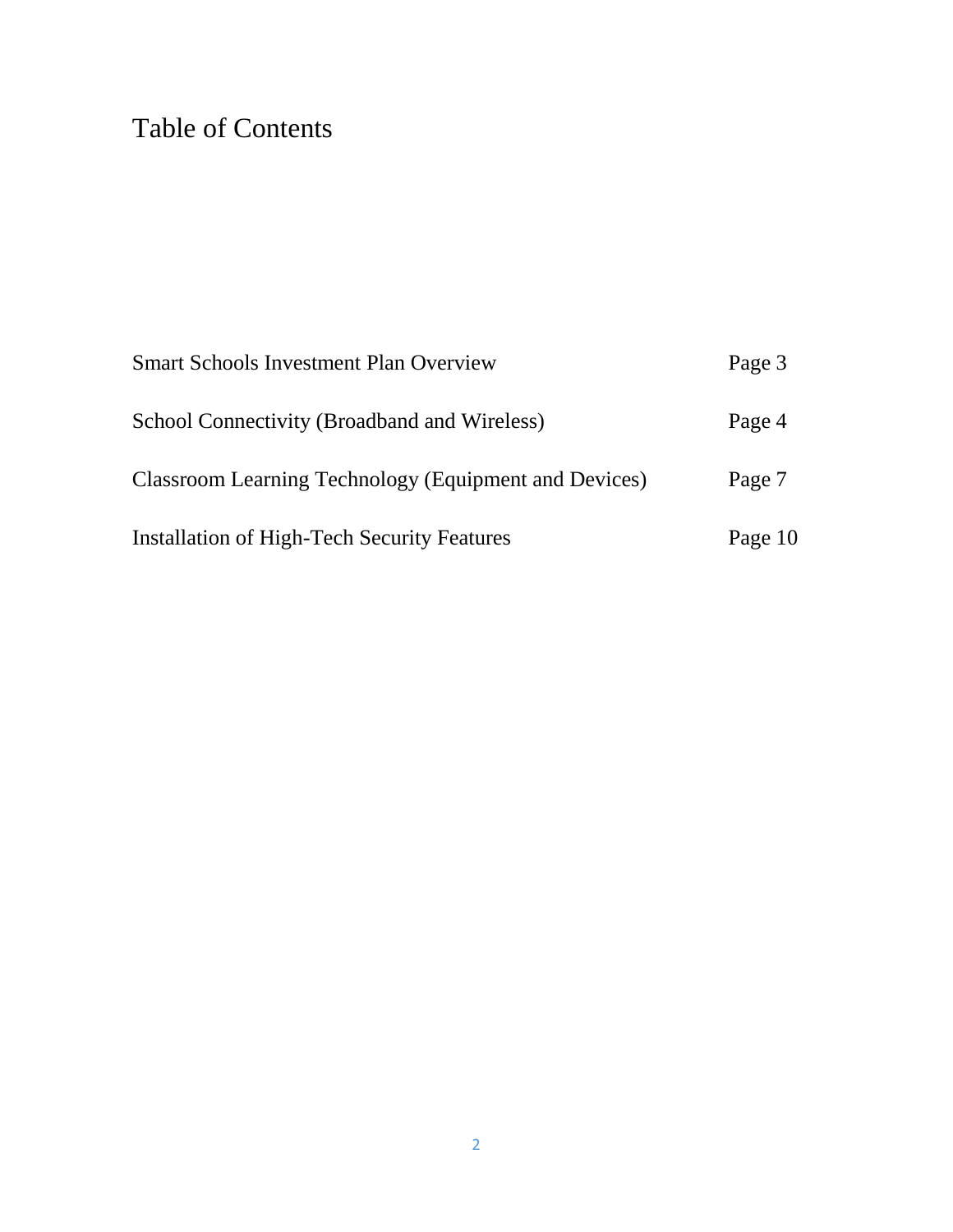### **SMART SCHOOLS INVESTMENT PLAN OVERVIEW**

The Smart Schools Bond Act was passed in 2014 by a state wide referendum. The Smart Schools Bond Act (SSBA) supports educational technology and infrastructure to improve teaching and learning. It focuses on four main areas of funds: construct or modernize educational facilities for pre-kindergarteners, install high-speed broadband or wireless, install high-tech security features and acquire technology equipment.

All District plans approved by the school board and submitted to the New York State Education Department must meet the required elements including demonstrating students' needs, minimal speed requirements for internet connectivity, professional development, technical support, and sustainability. As part of the process, districts are required to submit a District Instructional Technology Plan survey in compliance with the Education Law and Commissioner's Regulation. The Instructional Technology Plan survey outlines the current and future plans of the district as it relates to infrastructure, devices, staffing, and professional development to improve teaching and learning. The Instructional Technology plan was approved by New York State Education Department in September 2015.

Over the course of several months a draft preliminary plan was developed and presented to the school board at regular public meetings. The current draft is scheduled to be presented to the school board on October 29, 2015 for approval. Once the draft preliminary plan is approved by the school board, it will be posted on the district website and a public hearing will be conducted to enable stakeholders to respond to the preliminary plan. After the hearing, the district will prepare a final plan for school board approval. The approved plan will be submitted to the New York State Education Department and will be posted on the district website. The planning process will include consultation with parents, teachers, students, community members, any non-public schools located in the district, and other stakeholders.

The district has been allocated \$7,946,807. At this time the district is seeking approval of \$2,400,827.20 in the budget categories outlined below.

| <b>Budget Category</b>                | City School District of Albany<br>Allocations | Non-Public School<br>Allocations |
|---------------------------------------|-----------------------------------------------|----------------------------------|
| <b>School Connectivity</b>            | \$1,500,000                                   |                                  |
| <b>Classroom Technology</b>           | \$500,000                                     | \$100,827.20                     |
| <b>High-Tech Security</b><br>Features | \$300,000                                     |                                  |
| <b>Unallocated Funds</b>              | \$5,545,979.80                                |                                  |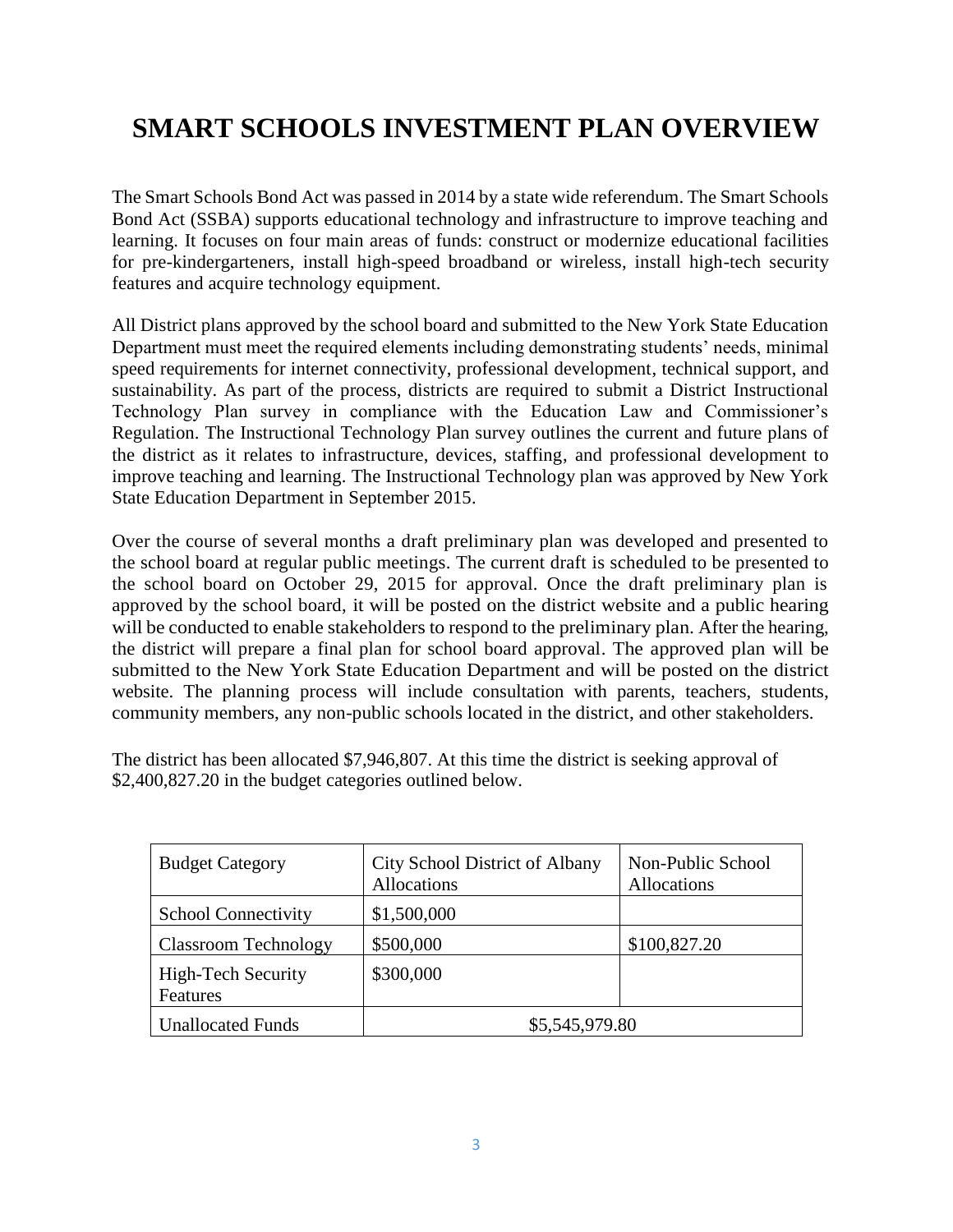#### **SCHOOL CONNECTIVITY (BROADBAND AND WIRELESS)**

The City School District of Albany wants to ensure that it can support all its students, teachers and administrators with a robust, reliable and secure high-speed network infrastructure for wired and wireless access both within the District and out to the global internet. The District wants to use the Smart Schools Bond funds to continue the network build-out the District has been undertaking for the last five years and to enhance connectivity to the digital world of the internet.

The Albany City School District has nearly 10,000 students, which based on the state standard, means a 1Gb connection speed is required (100Mb x  $10 = 1,000$  Mb). The District currently has a 750Mb internet connection and plans to upgrade to a 1Gb connection by July 2016. The District also has 10Gb Wide Area Network (WAN) connections implemented between buildings. While some segments of its building local-area network (LANS) have also been upgraded to 10 Gb; the majority are 1 Gb and need to be upgraded.

#### **Use of Funds to Support High-Speed Broadband and Wireless Connectivity**

Critical to expanding the network infrastructure will be adding the following key capabilities:

1) increasing internet connectivity speed to at least 1Gb by July 1, 2016;

2) continuing the implementation of a high-speed 10Gb switching fabric within and between all the wiring closets in all District school buildings. This will require purchasing additional network switches. Note that with the support of E-Rate funds the district has already upgraded the wide area network (WAN) links between buildings to support 10Gb speeds, as well as within some buildings' Local Area Networking (LAN) closet switches. In addition, singlemode fiber optic and multimode fiber optic cabling is in place between all wiring closets in every building, and all data runs for wired and wireless access are cabled with Category 6e cable. Only a limited amount of additional cabling will be added under the Smart Schools Bond to support security cameras and new access points;

3) providing both additional and upgraded wireless access points throughout the District to provide both ubiquitous wireless coverage in buildings and sufficient wireless bandwidth capacity per access point in classrooms to allow for large-scale use. Additionally, add wireless controllers for access points, and outside wireless capabilities for select school buildings;

4) replacing uninterruptible power supply (UPS) backup battery systems in every wiring closet to protect sensitive network equipment from power surges and brown-outs, as well as to ensure network connectivity in the event of a power outage;

5) adding additional network storage (Equilogic box) for archiving email and other electronic files for students and staff;

6) and adding Apple Cache servers to each school building to support the use of IPads for special needs students.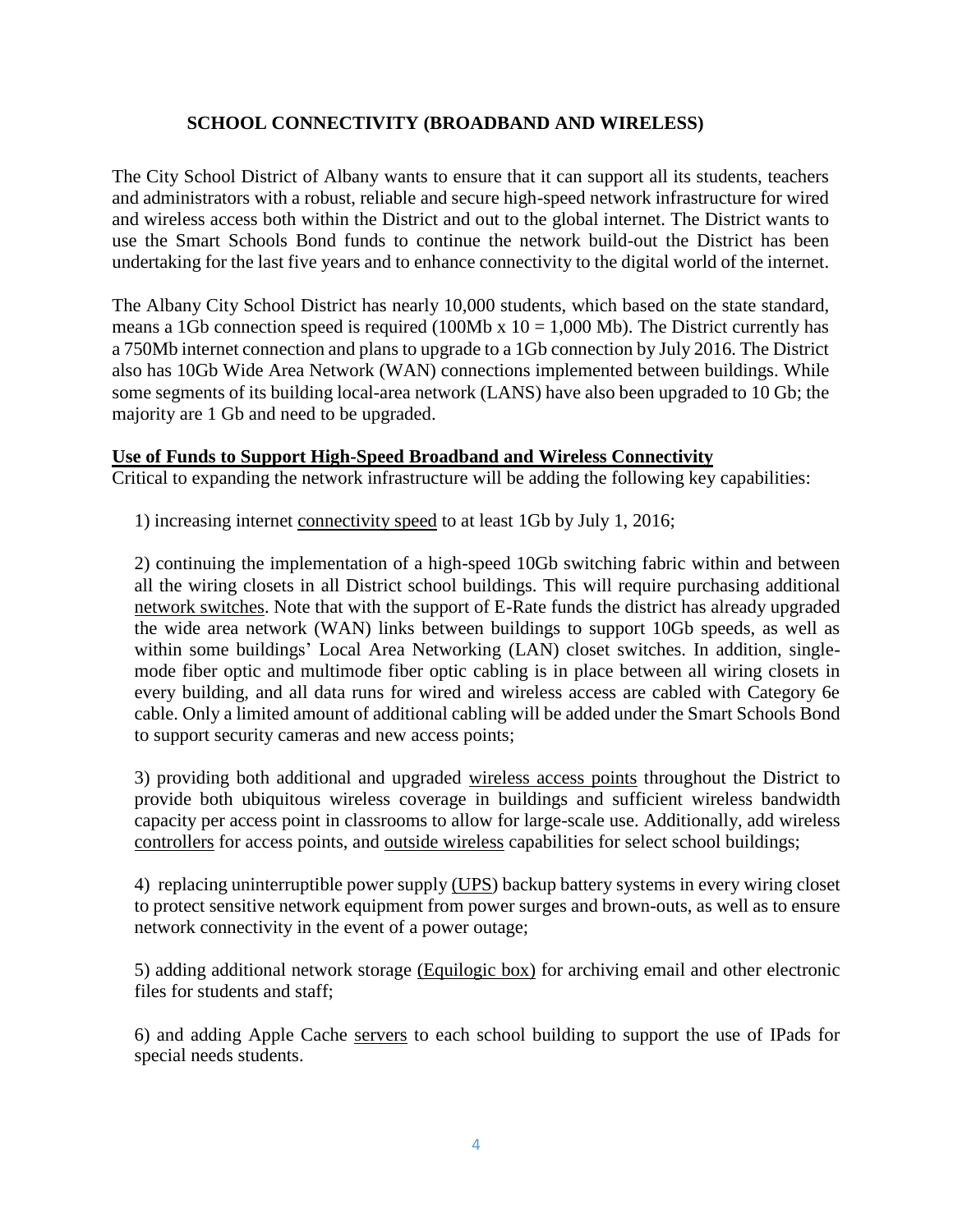#### **Robust Network**

The District has updated and enhanced the overall network infrastructure during the last five years. Enhancements include expanding the wireless network to be able to support ubiquitous access in each building. The District has also improved network speeds, reduced wired and wireless access bottlenecks, and improved overall network and system reliability.

The deployment started initially five years ago with 803.11n wireless access points (WAPS) and during the past two years the District has moved to the more capable 802.11ac WAPS, using centralized Cisco 5760 Wireless Local Area Network (WLAN) controllers. In Phase 1, the District will maintain its use of 802.11ac WAPS. In Phase 2, higher bandwidth WAPS and new wireless technologies will be considered.

The District wants to ensure all teachers and students have wireless access when they need it. To this end, the District closely monitors and manages network traffic to ensure high throughput. In order to meet usage demands with the appropriate level of wireless access, every classroom will have at least one WAP and larger instructional spaces will be outfitted with multiple WAPS.

#### **District Instructional Technology Plan**

The Smart Schools Bond investment will allow us to expand learning opportunities for all our students beyond the four walls of a school building. This funding is directly linked to and supports our District Instructional Technology Plan. Some of the major initiatives in our Technology Plan are:

- a) new Bring Your Own Device (BYOD) policy for staff to increase communications between parents and staff, as well as provide real-time information on students for teacher-parentadministrator discussions;
- b) adding mobile devices to reinforce student academic skills through the use of Google for Education and providing expanded curriculum applications for differentiated instruction;
- c) implementing a new Student Information System which includes curriculum mapping, teacher calendar of lessons, and a parent portal;
- d) replacing all netbooks in the District that are more than four (4) years old to support learning in the classroom and allow more web access for staff and students to better support teaching and learning;
- e) and adding an infrastructure to support Apple iPads for special education students.

Mobile devices are a valuable part of differentiated instruction. Teachers will be able to access mobile carts in the building to deliver interactive math and ELA lessons to students. By using Windows applications and Google for Education to complete assignments, students will be able to collaborate with peers and the teacher. Parents and students will also be able to review documents from home using Class Link, a web based tool permitting students to access files and programs from any location with internet access.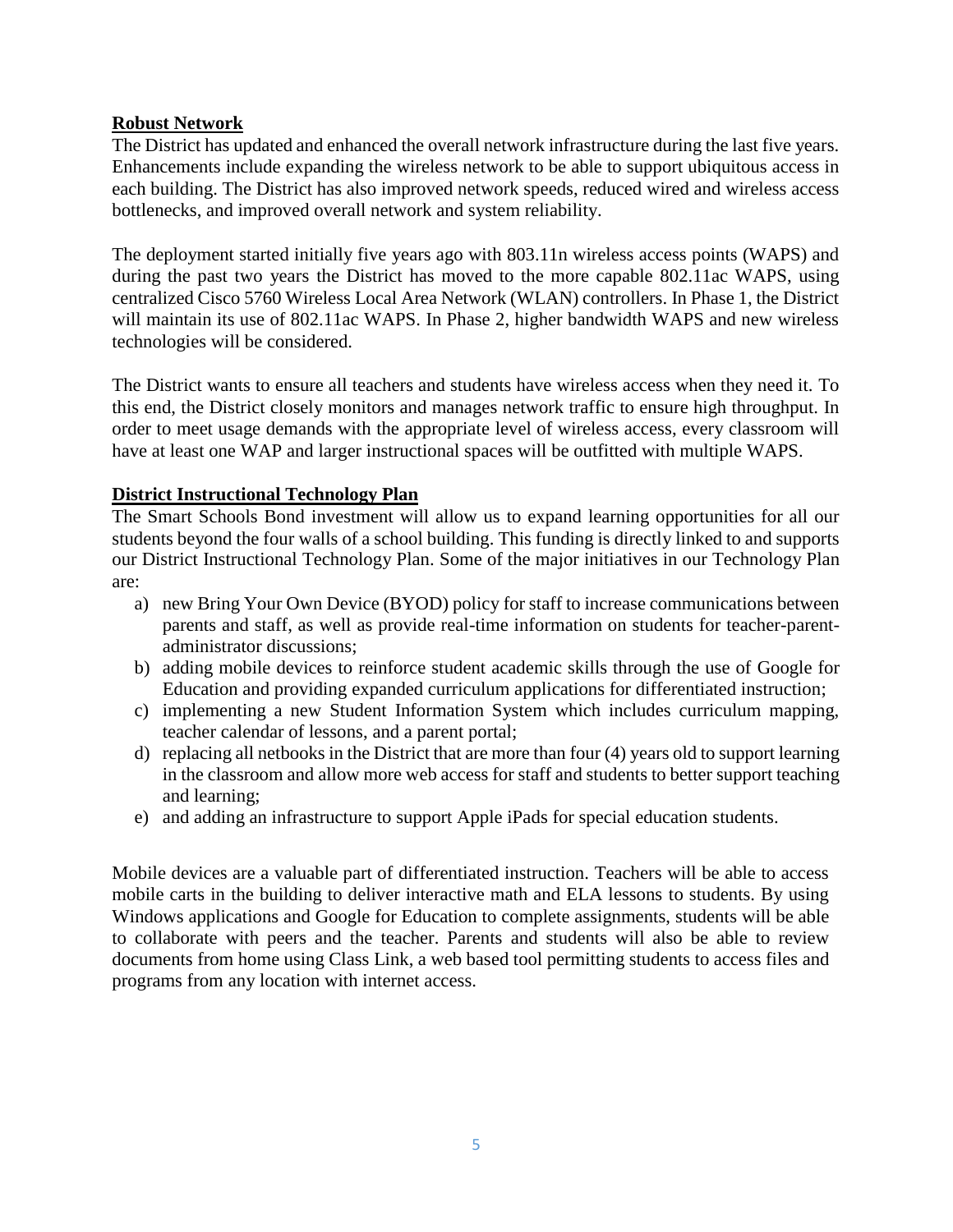| <b>Connectivity Projects for Schools</b>          |             |
|---------------------------------------------------|-------------|
| <b>School Internal Connections and Components</b> | \$1,400,000 |
| <b>Professional Services</b>                      |             |
| Testing                                           |             |
| Other Costs – Equilogic Box                       | \$100,000   |
| Subtotal                                          | \$1,500,000 |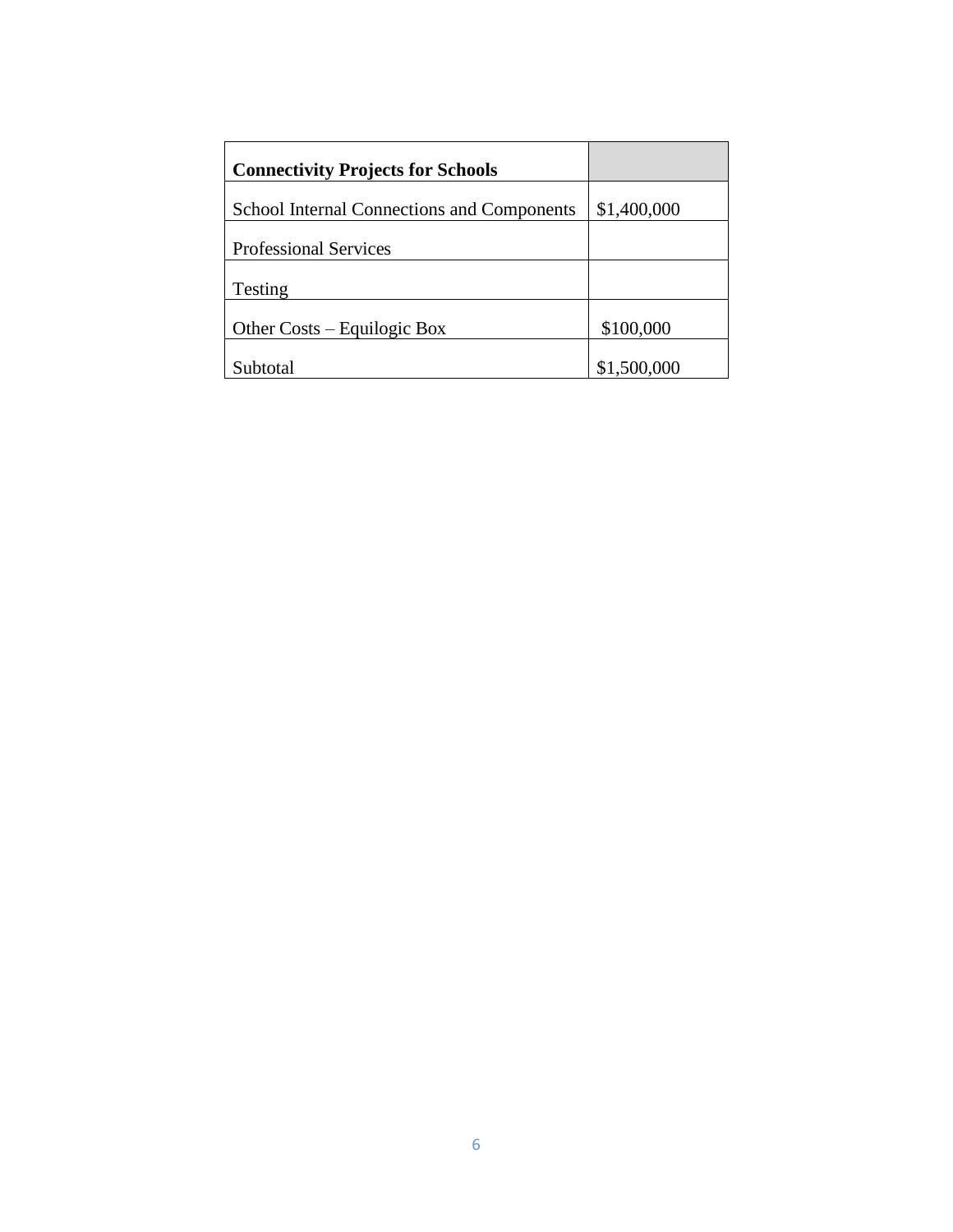#### **CLASSROOM LEARNING TECHNOLOGY**

#### (EQUIPMENT OR DEVICES)

As previously stated, the District will establish a minimum speed standard no later than July 1, 2016 as required by NYSED and will work with the current provider to increase connectivity within the timeframe.

#### **Device Purchases**

The District will focus purchases in four main areas:

- replace/upgrade approximately 1,000 Windows netbooks in carts across the district;
- add mobile carts consisting of 30 devices within each cart to six school buildings that currently have less than two mobile device carts;
- add three 3D printers for each of three Middle Schools;
- and replace the Project Lead the Way CAD/CAM milling machine which is an essential component of the high school program.

All Windows computer devices including the netbooks will be running Microsoft Windows 7 (with future plans for Windows 10) allowing full compatibility with installed devices and software, as well as full compatibility with our network applications and other end-user devices.

The 3D printers are compatible with existing applications and hardware. The milling machine is a replacement of an existing machine that is over 15 years old. This device is a critical component of the high school Project Lead the Way program. It permits students to learn G&M coding which is the programming language used in the industry. Students also need to setup the CNC mill as a work cell integrating a robotic arm which feeds work to the mill. The two machines need to be programed to interact with each other just as work cells in industry perform.

#### **Supporting Student Achievement through Devices**

The District has worked hard to use technology tools and resources to transform our teaching and learning environments across the District. The District believes that technology can be a powerful vehicle for actively engaging all students in learning, and that active engagement is particularly important for students who are struggling. Using technology tools and resources, teachers are able to personalize learning, differentiating both the content and the pedagogical approaches depending on the needs of students. Teachers can extend learning beyond the hours of the day and the confines of the classroom. They can also create authentic learning experiences and connect students to resources that will greatly enhance their learning. These resources can include content, study tools, collaborative tools, tools for assessment and also connections to experts in the field, as well as to other students. Access to these resources benefits all students but especially English as a New Language students. Technology can help transform learning largely from consuming information to actively constructing knowledge.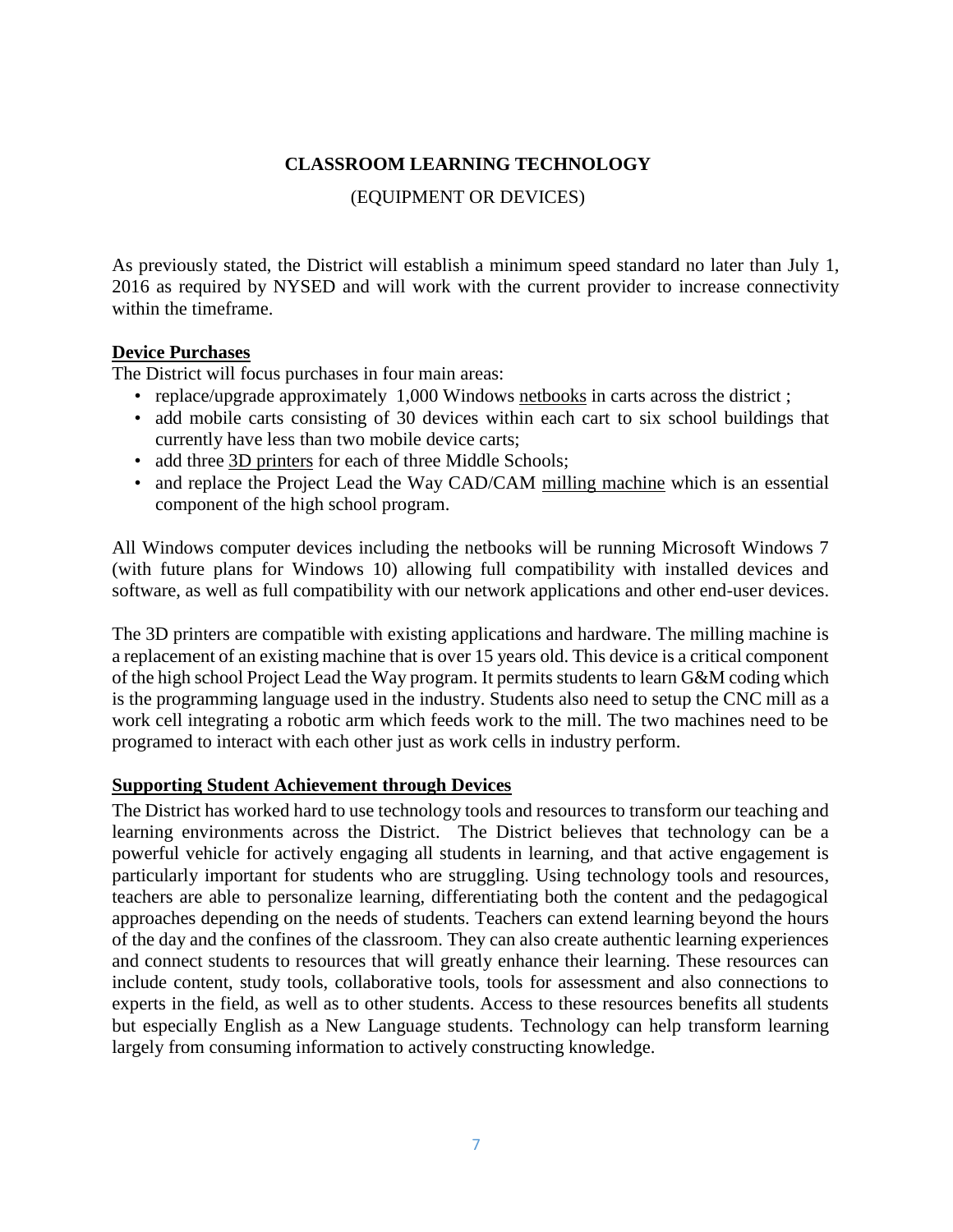Technology is an incredible tool for students with disabilities, allowing them to participate and interact and work independently using a wide range of assistive technologies. These assistive technologies allow disabled students to learn via new multimedia applications such as on the iPad. The District's Special Education Department works directly with the District Technology Coordinator to insure that assistive technologies are available for all students who require their use, and both departments collaborate to make sure that the technology requirements of each student's IEP are met.

The District continues to focus its technology implementation in areas where there are significant learning gaps, especially English Language Arts and math. Recent grant applications have reflected this on-going emphasis.

#### **Increasing Communications**

The District wants to continue to use communication technologies, including email, the district web site, and other electronic applications to stay in touch with and to share information with parents and the rest of the community. The expanded wireless capability in conjunction with staff BYOD implementation will allow for improved staff-to-parent communications. Expanded connectivity across the district and to the internet will also support the parent portal for student learning. Student access to web-based applications will enhance student learning. Parents are strongly urged to review student progress on these applications.

#### **Professional Development**

On-going professional development is a critical component of the District's Instructional Technology Plan, including the Smart Schools Investment Plan. The district provides a wide range of professional development each year for our teachers, teaching assistants, and administrators. The training includes interactive boards and smart notebook, document cameras and LCD BrightLink projectors, Microsoft products, netbooks, tablets and chromebooks. The Instructional Technology Specialist holds monthly sessions addressing district supported webbased applications that can be integrated into curriculum and instruction. The Technology cohort members hold training at the building level as well. The District strongly believes that both the instructional leadership staff and the technical support staff need higher-level professional development in order to continue in their roles. There is currently one staff member dedicated to instructional technology integration across the District. The District is committed and will continue to provide professional development on an on-going basis to the staff to allow them to utilize the technology tools and resources in the most effective manner possible. Going forward, additional technology personal will be needed to support the integration of the new initiatives supported by the Smart Schools Bond.

#### **Contact with SUNY**

The District has contacted SUNY Albany teacher preparation program, as required by the Smart Schools Bond Act to request advice on innovative uses and best practices at the intersection of pedagogy and educational technology.

#### **Loaning Hardware to Non-Public Schools**

The Smart Schools Bond Act provides that any district hardware purchases made using Smart Schools funds shall be lent, upon request, to non-public schools in the district. All students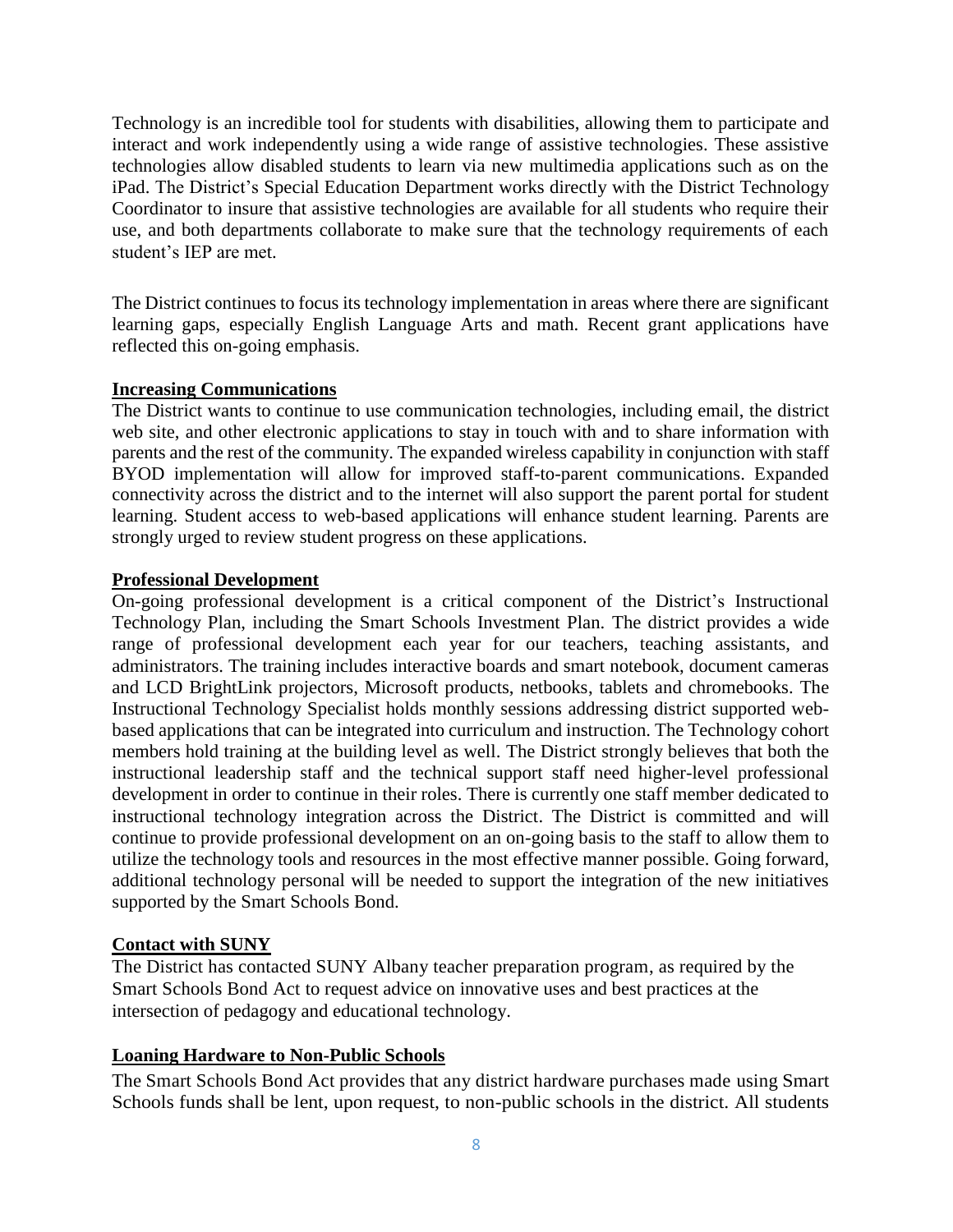attending non-public schools are eligible to receive loans of classroom technology equal on a per pupil basis to the per pupil amounts spent on classroom technology for public school students (up to \$250 per pupil).

The District will notify all non-public schools in October 2015 of their eligibility for technology loans similar to the process for textbooks, computer hardware, and software. The notification will include a date by which requests must be received by the district.

#### **Sustainability Plan**

The District is committed to the sustainability of infrastructure and devices purchased through the Smart Schools Bond Act. The plan includes funding supported through the general fund and grant opportunities. Staff will recommend hiring additional personnel to provide for general maintenance and technical support necessary for the additional devices. Staffing may include an Instructional Technology Specialist to support professional development, Technology Support Specialist for maintenance and repair of equipment, and a specialist to manage the addition of IPads into the environment. There will be funding available for training and support for these positions.

#### **Inventory Management**

The District has a new distribution and inventory management system in place. This system will maintain a detailed inventory of all technology in the district including purchases made through Smart School funds.

| <b>Classroom Technology</b>                                                    | City School District of<br><b>Albany Allocations</b> | Non-Public School<br>Allocations |
|--------------------------------------------------------------------------------|------------------------------------------------------|----------------------------------|
| Mobile Devices including<br>Tablets/Laptop/Netbooks/Chromebooks(with<br>Carts) | \$464,000                                            | \$62,011.20                      |
| Desktop computers                                                              |                                                      | \$27,122.00                      |
| Printers, 3D printers, and milling machine                                     | \$36,000                                             | \$570.00                         |
| <b>Wireless Access Points</b>                                                  |                                                      | \$1,556.95                       |
| Switch                                                                         |                                                      | \$2,856.97                       |
| Smartboard                                                                     |                                                      | \$5,590.00                       |
| Document Camera and Camcorders                                                 |                                                      | \$1,119.32                       |
| Subtotal                                                                       | \$500,000                                            | \$100,827.20                     |